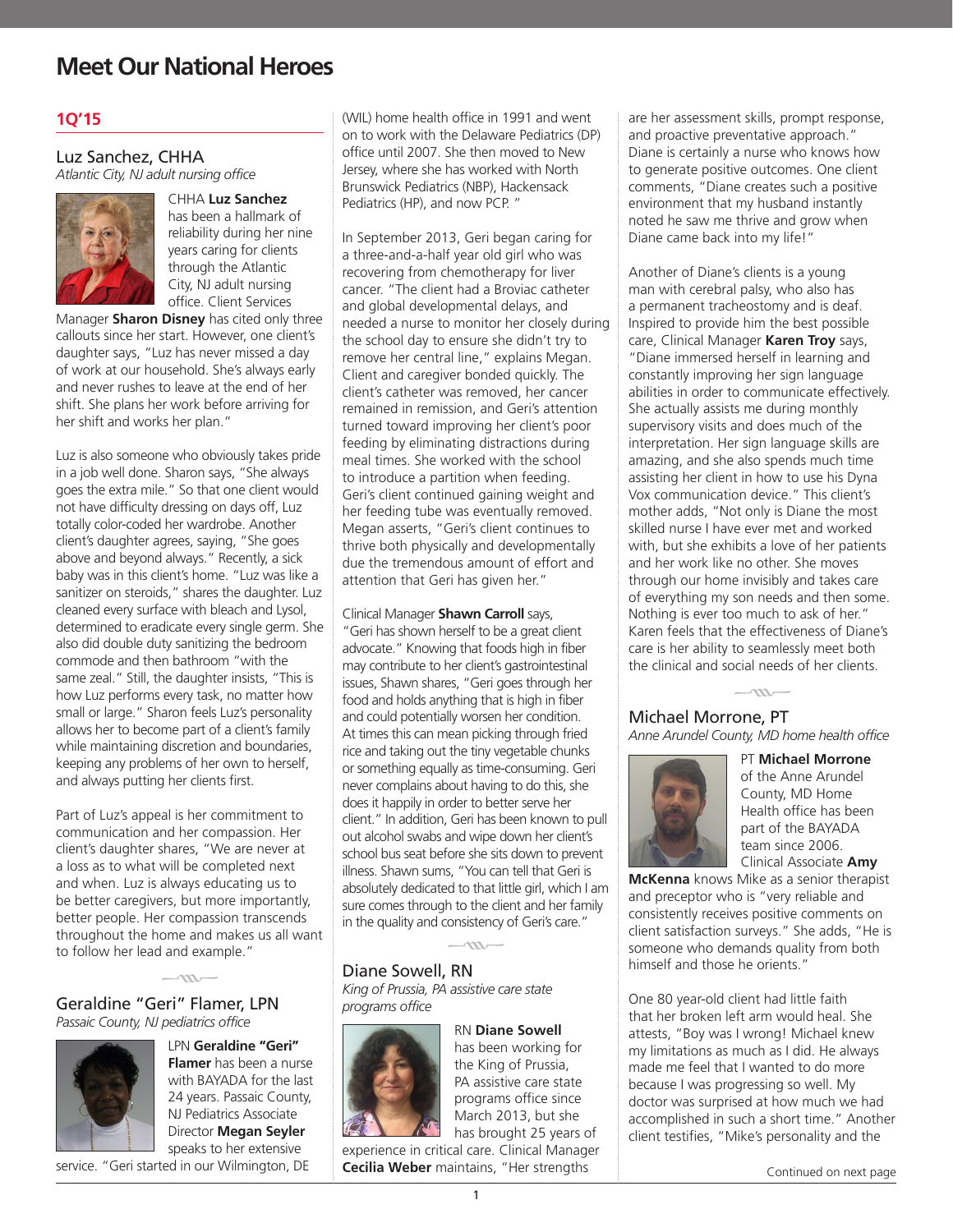way he explained everything that I would be doing really helped me get started on my road back to full recovery. Time working with him just moved so fast. He put me through a very hard workout, but I felt great when he left."

Another client shares, "The best service he provided was showing me what not to do instead of just telling me. I have been extremely happy with his service and support since my left, total hip replacement." Mike's team approach to client care ensures nurses are involved with any changes in condition so that every need is met.

## **2Q'15**

## Nancy "Nan" Martin, OT

*Salisbury, NC home health office*



Nan's smile and bubbly personality has graced the lives of her coworkers and clients since her start with BAYADA in 2012. One of Nan's strengths is her creativity, which has

scored her bonus points with her clients. Associate Director **Alicia Wyatt** shares that Nan arrives to every client's home equipped with a trunk full of games and gadgets to help "fulfill their most urgent need."

Some of Nan's exercises don't require her trunk full of goodies. One of her client's favorite exercises is the fist-pump-with-afinger wave that she exchanges with her client as she the client's home. Her ability to familiarize herself with her clients' motivations has also made her successful. She cheered one client up by recognizing his desire to get back into worship and helped another by finding a way of incorporating exercises into his favorite pastime of reading the newspaper. The client's wife shared, "Nan has a unique way of getting my husband to do things without him being aware that he's pushing himself. She does this without a struggle, and believe me, that says a lot."

#### Clinical Associate **Annette Wheeler**

remarks, "Nan's greatest asset is her attitude. The only time I ever see her upset is when she is fiercely advocating for her clients. She has a wealth of experience behind that wonderful personality, which makes her the total package."

 $\sim$ 

## Jayne Lindo, RN

*Rhode Island skilled pediatrics office*



permanent fixture for the past 16 years at the RIS office and in the life of a very special young man, who is nonverbal and has Leigh syndrome. Jayne

Jane has been a

was first introduced to the client care when he was 6 years old. She has held his hand through family celebrations and trying times of chronic illness and day-to-day health challenges. "Having someone understand your disabled child to this extent is incredibly reassuring," the client's mom shares. "I would be lost without Jayne's support. We have created a team that seamlessly synchronizes my son's care. Jane possesses a wonderful sense of humor and her nursing skills are exemplary. I know that her work ethic and demeanor will ensure a positive and safe environment in our home."

#### Client Services Manager **Marie Boutin**  adds, "A few years ago, the client's mom remarried and Jayne helped take care of her client while mom was able to spend a weekend away for a honeymoon. She will do anything to help make their life easier and less stressful."

Despite working another full-time job at a local hospital, Jayne has been flexible and accommodating with schedule changes. Marie attests, "I have been with BAYADA for eight years and have never received a callout from Jayne."

 $\sim$ 

## Jennifer Carr Branch, LPN *Hickory, NC pediatrics office*



Jennifer has cared for many HIP clients since the start of her BAYADA career in 2012. Clinical Manager **Jessica Price**  bears witness to her impact, sharing, "She

is loved wherever she goes, and I know our kiddos are well taken care of, and the families' minds are at ease that their child is cared for and loved." Jessica's impressions are corroborated by many.

One client's mother says, "Jennifer is very interactive and gives my daughter one-on-one attention at all times, which she loves. She encourages my daughter to play puzzles and looks for ways to improve her cognitively, which pulls her away from

electronic devices. Jennifer is very concerned about my daughter's well-being, and checks on her even when she isn't scheduled."

Another client's mother attests, "As a parent, it's hard to leave someone in your home caring for your child, but I'm very comfortable leaving Jennifer in my home to take care of my son. I knew in my heart when I met her that she was a good person, and I know that she comes in to do her job." Client Services Manager **Caitlin Sams** sees Jennifer as a "natural-born leader." She takes charge of her clients' supply orders, reviews their documentation, makes follow-up doctor appointments, checks the addendums, and ensures that skills learned in therapy sessions are being practiced.

Jennifer is determined to meet the needs of her clients and does not let anything stop her from getting to their homes. During recent snowstorms, when driving conditions were treacherous, Jennifer saddled up her horse and has rode to their homes to keep her commitments. She has also recently enrolled in classes to become an RN.

Caitlin sums her up by sharing, "Jennifer is giving, courageous, bold, action-oriented, energetic, and strong-willed. She genuinely wants to make a difference in her clients' lives, and she does a very good job."

 $\overline{\phantom{0}}$ 

Marianne Patterson, LPN *Sellersville, PA pediatrics office*



Marianne has become an extension of her client's family. She has supported the client and his family over the past 13 years by attending school functions, plays, and vacations.

### Associate **Christine Detweiler** says,

"Marianne helped her client make the honor roll, and with her assistance, he has grown into a fine young man." The client's mother shares, "Christine has been our nurse since my son was five months old. She goes to school with him, sits in the hospital with us, cries with us, celebrates with us, and stays with us during winter storms. She has been our lifeline during storms that seemed to never end. Throughout all of this, she has never missed a shift and is still willing to cover for others."

Marianne's reliability is a testament to her work ethic and commitment. She travels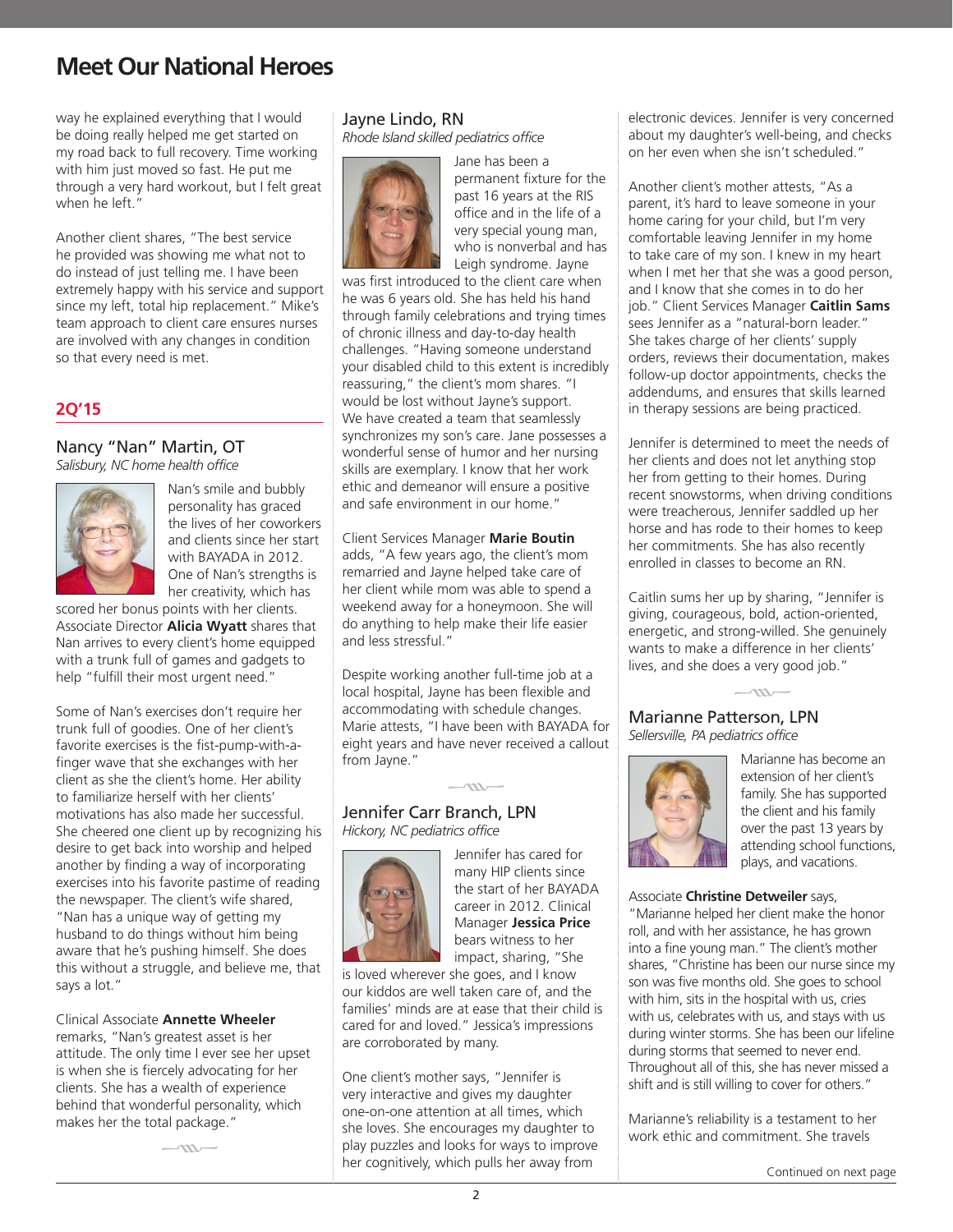more than an hour each way to get to work. Once there, Marianne has proven to be incredibly thorough. She researches what she does not know in order to provide her client with the highest quality care. His mother says, "My son is healthy, smart, and thriving largely due to Marianne's skillful, diligent, and loving approach. My son said it best when BAYADA launched the *Healing on the Home Front* book. The organizers were giving out name tags and he told them that her name tag should read Second Mother."

### Benjamin "Ben" Burns, HHA *Lewisburg, PA Adults assistive care state programs office*

 $\sim$ 



Ben has been actively pursuing his RN degree while providing exceptional client care for the past two years. His client, who has cerebral palsy and severe physical disabilities, had

been removed from his abusive home and welcomed into the home of a friend so that he would not be placed into a facility. The client had lost 40 pounds in less than four months and was, for good reason, hesitant to accept personal care assistance.

The client's friends expressed, "From the very beginning, we knew Ben was a perfect fit for his client and for us. He is the most kind, caring, and giving person. He was able to jump right in and attend to all of our friend's needs with care and compassion. We felt very comfortable with Ben in our home and completely trust him. He has a great sense of humor. Many nights, we would hear Ben and his client laughing, joking around, and having a great time together. They have a great relationship. He's like a best friend, talking cars and sports, and watching guy shows and movies."

Clinical Manager **Donna Kendrick** shares, "Ben wants his client to have a quality life and be happy." To that end, Ben has helped his client decorate for Christmas, fixed his broken wheelchair, burned dinners that have become a bit of an inside joke, and visited him when he was hospitalized—even on his days off.

#### Clinical Manager **Patricia Hudson**

adds, "Ben takes his client out into the community and encourages him to socialize. He has built up his client's self-esteem and promoted his independence. Now, Ben's client is independent and lives in

his own home." Donna has also noted marked improvement in Ben's client. "He has physically and emotionally grown in confidence and strength. He has gained weight and is able to communicate his needs and make his own decisions. He is full of life, and I have no doubt that the spark that keeps him going is Ben."

## **3Q'15**

# Ralph Vance III, PT

*Berks County, PA home health office*



PT **Ralph Vance III** joined his Berks County, PA Home Health office just over three years ago. He is the office's only physical therapist covering Schuylkill County. Ralph has impressed

Associate **Erin Cattermole** as a therapist who "flies under the radar and lays low in the midst of daily chaos." She adds, "He gets the job accomplished without fuss or fanfare and routinely does it with high quality."

Ralph regularly goes above and beyond advocating for his clients. He is known to write letters to insurance companies on behalf of his clients in order to obtain needed equipment or additional care. As a result, Ralph has developed a positive reputation with clients, families, and peers alike. He is often mentioned by name on client satisfaction surveys, and he is often the reason why returning clients request care from BAYADA.

#### Marketing Manager **Amanda McKee**'s

father-in-law received care from Ralph, who really took the time to get to understand this client's unique personality. "Ralph truly embraced my father-in-law's sarcasm and wit, and was never offended by it, even when we were hiding from embarrassment." Ralph was the first person who could get this client to use his walker and to recognize when he needed help. During his frequent visits back and forth to the hospital, the client's connection to Ralph was evident. He expressed more concern that Ralph be notified of his whereabouts, rather than notifying family or friends.

The daughter of another client shares a similar outcome of Ralph's care. "My father tends to be lazy, and as soon as Ralph comes, he gets him up and moves around the house." Still another client's husband calls Ralph "excellent" for eliminating his wife's signs of paralysis, and enabling her to cook and bake again. "Testimonials such as these," says Erin, "are what keeps us moving forward as a successful care team and are key to our long-term growth and success as an office."



## Kelly Bivins, RN *Shelby, NC adult nursing office*



The impact RN **Kelly Bivins** has had on the clients of her Shelby, NC adult nursing office is larger in scope than her tenure might suggest. Since her start in August

2014, she quickly earned a Remarkable Rookie Award and then became an Office and Division Hero.

Kelly's 19 years of prior nursing experience helped her quickly become most clients' "nurse of choice," and she was able to pick a schedule from among many cases. Her choice to care for a 35-year-old male with a tracheostomy, who had coronary disease, a seizure disorder, and was ventilated at night, was not an obvious one. This man lived at home with his sister and young niece in conditions that were very unfortunate. The family had little, and had an infestation of critters. Client Services Manager **Amber Mitchell** comments, "Kelly saw the need at this home and requested hours with this man, regardless of what caused many other nurses to run. Kelly went above and beyond for this family, not only with her nursing skills, but she brought food, toiletry items, and many other necessities they went often without."

Kelly currently cares for a married, educated man with two teenaged girls, who ran a successful real estate business. After a diagnosis of ALS came, he and his family struggled, as he slowly began to lose control of his body and his life. Kelly is patient in her care, taking the time to understand this now nonverbal client's needs, and assists him in communicating through his computer. The client's wife expressed, "Enthusiasm and smiles are contagious when Kelly's around. My husband is relaxed and appreciates the little extras she does to make him more comfortable."

Coworker **Vickie Deyton**, RN feels, "Kelly is the epitome of what a nurse should be. She is compassionate and caring. She is a problem-solver and a go-getter. Kelly will examine a situation and peel back the layers until she discovers a solution. She is